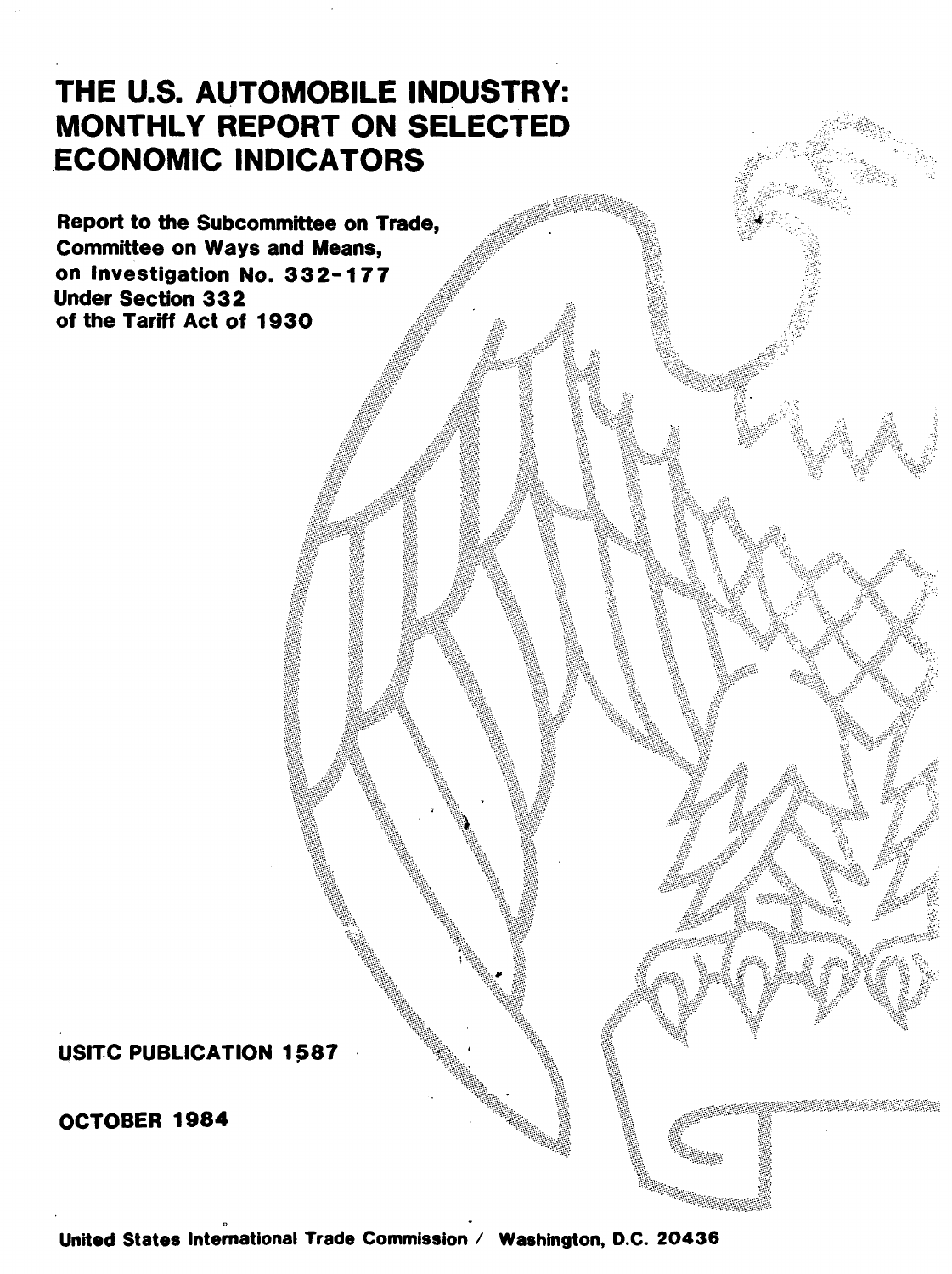## UNITED STATES INTERNATIONAL TRADE COMMISSION

## **COMMISSIONERS**

Paula Stem, Chairwoman

Susan w. Llebeler, Vice Chairman

Alfred E. Eckes

Seeley G. Lodwick

David B. Rohr

Kenneth R. Mason, Secretary to the Commission

This report was prepared principally by

Jim McElroy and John Creamer

Machinery and Transportation Equipment Branch Machinery and Equipment Division

> Office of Industries Norris A. Lynch, Director

Address all communications to Office of the Secretary United States International Trade Commission Washington, D.C. 20436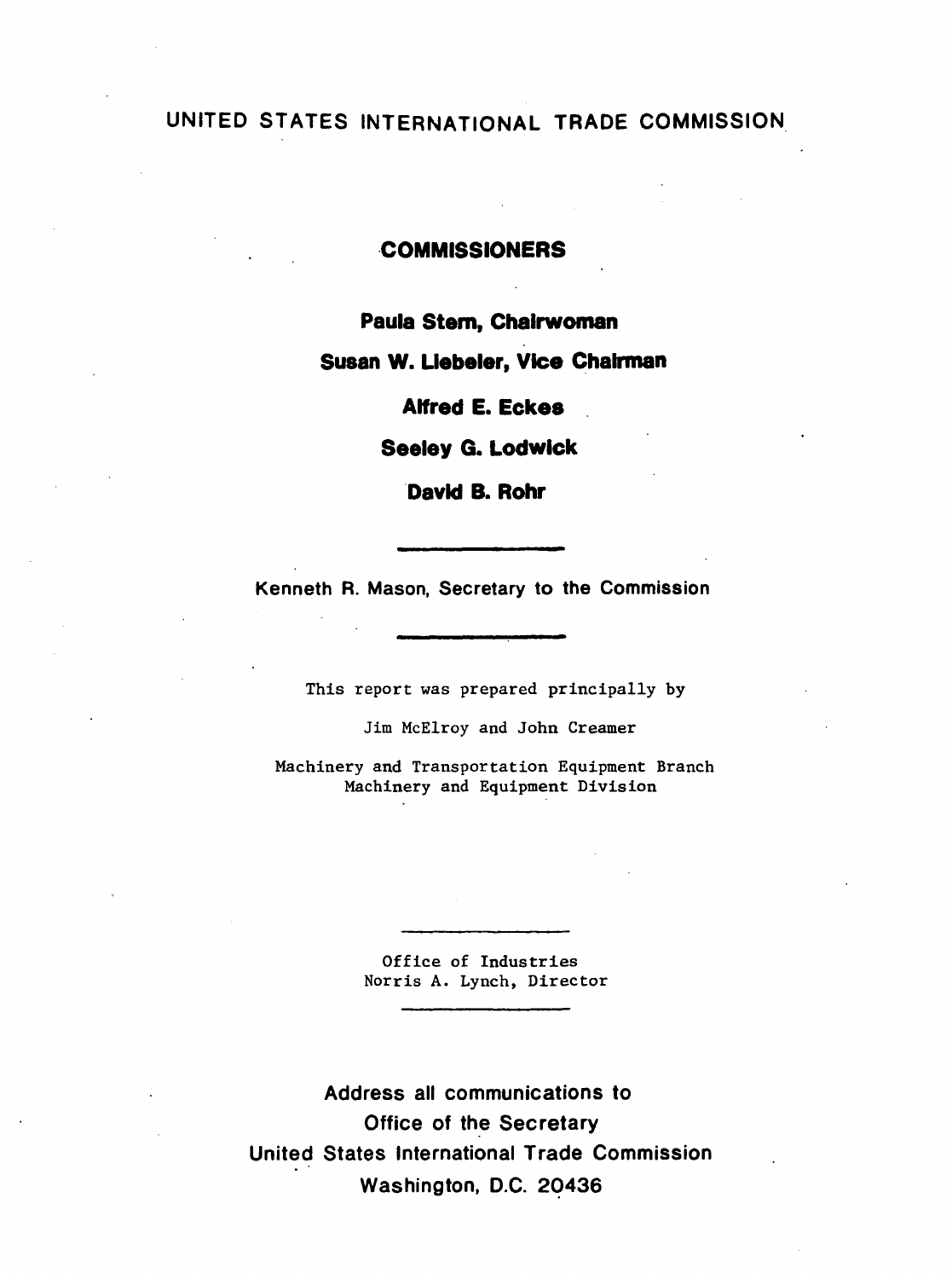#### CONTENTS

 $\overline{ }$ 

### Tables·

 $\frac{1}{2}$ 

 $\ddot{\phantom{a}}$ 

|    | 1. New passenger automobiles: U.S. retail sales of domestic production,             |
|----|-------------------------------------------------------------------------------------|
|    | production, inventory, days' supply, and employment, by specified                   |
|    |                                                                                     |
|    | periods, October 1982-September 1984---------------------<br>1                      |
| 2. | New passenger automobiles: U.S. imports for consumption, by principal               |
|    | sources and by specified periods, September 1982-August 1984-------<br>$\mathbf{2}$ |
| 3. | Lightweight automobile trucks and bodies and cab/chassis for light-                 |
|    | weight automobile trucks: U.S. imports for consumption, by                          |
|    | principal sources and by specified periods, September 1982-                         |
|    | August 1984------<br>3                                                              |
| 4. | New passenger automobiles: U.S. exports of domestic merchandise,                    |
|    | by principal markets and by specified periods, September 1982-                      |
|    | August 1984--------                                                                 |
| 5. | Lightweight automobile trucks and bodies and cab/chassis for light-                 |
|    | weight automobile trucks: U.S. exports of domestic merchandise,                     |
|    | by principal markets and by specified periods, September 1982-                      |
|    | August 1984------------------                                                       |
| 6. | New passenger automobiles: Sales of domestic and imported passenger                 |
|    | automobiles and sales of imported passenger automobiles as a percent                |
|    | of total U.S. sales, by specified periods, 1983 and 1984-----------<br>6            |
|    | 7. New passenger automobiles: Price indexes, by specified periods,                  |
|    | 1983 and $1984$ ---------------<br>6                                                |
| 8. | New passenger automobiles: Retail price changes in the U.S. market                  |
|    |                                                                                     |
|    | during September 1984-----------------------------------<br>7                       |
|    | 9. Manufacturers' suggested retail prices of selected U.S. and Japanese             |
|    | automobiles, April 1981-October 1984---------------------------------<br>8          |

Page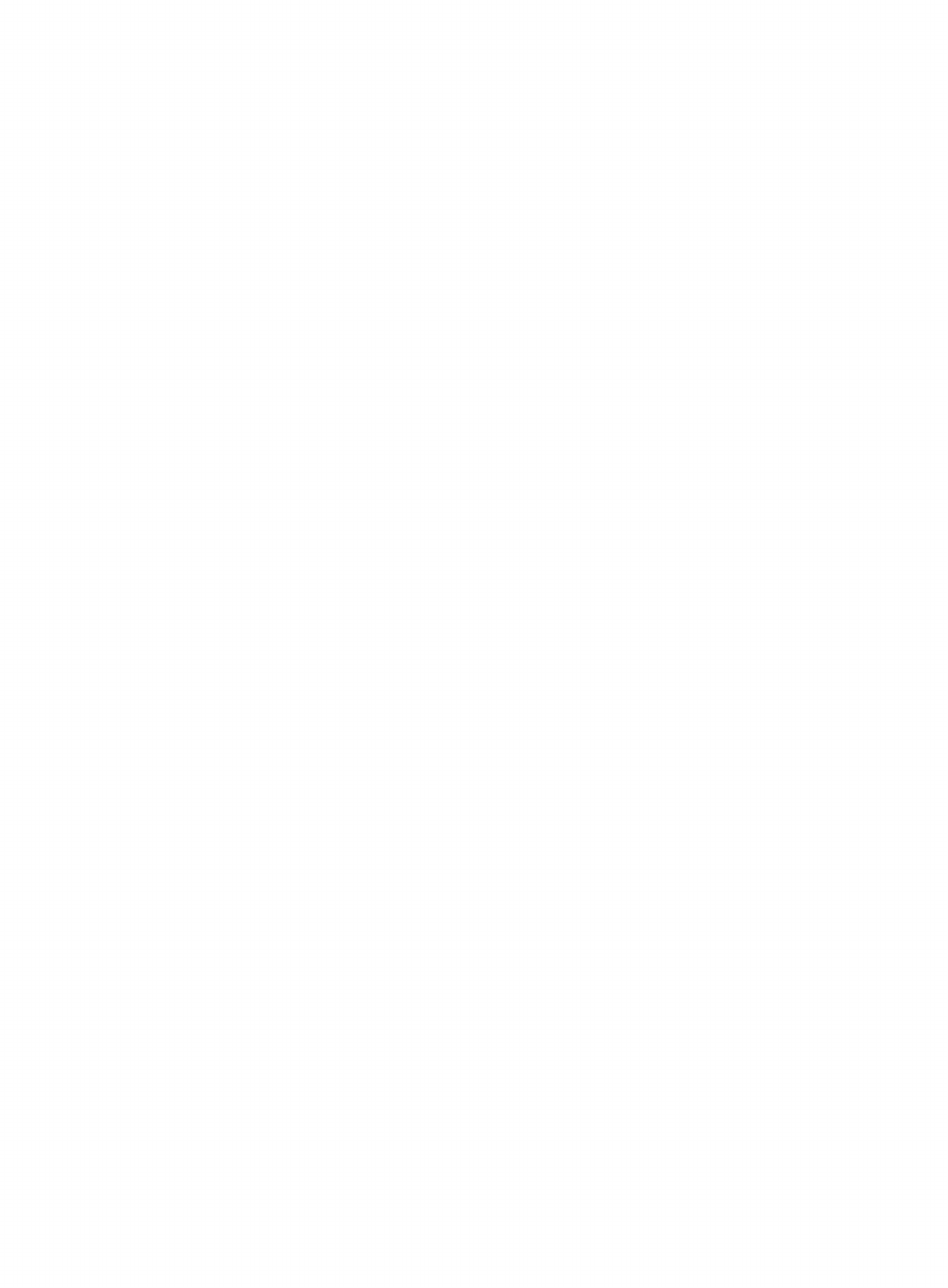Table 1.--New passenger automobiles: U.S. retail sales of domestic production, production, inventory, days' supply, and employment, by specified periods, October 1982-September 1984

| Item                       |                            | 1983 and 1984         |                      | 1982 and 1983        |                      |  |  |
|----------------------------|----------------------------|-----------------------|----------------------|----------------------|----------------------|--|--|
|                            | Aug.<br>$\ddot{\cdot}$     | Sept.                 | $: Oct. 1983-$       | Sept.                | $: Oct. 1982-$       |  |  |
|                            | 1984                       | 1984                  | : Sept. 1984         | 1983                 | : Sept. 1983         |  |  |
|                            |                            |                       |                      |                      |                      |  |  |
| Retail sales of domes-:    |                            |                       |                      |                      |                      |  |  |
| tic production:            |                            |                       |                      |                      |                      |  |  |
| Subcompact----------:      | 215                        | 168 :                 | 2,553:               | 147 :                | 1,911                |  |  |
| $Compare t-----$           | 63                         | 95<br>$\cdot$ :       | 1,007                | $-71$                | 962                  |  |  |
| Intermediate--------:      | 179                        | 162:                  | 2,524                | 197                  | 2,079                |  |  |
| $Standard-----$            | 90<br>$\cdot$              | 77:                   | 1.248:               | 87                   | 1,099                |  |  |
| Luxurv--------------:      | 57:                        | 73                    | 592                  | 36                   | 423                  |  |  |
| $Total-----$               | 603:                       | 576:                  | 7,924:               | 538 :                | 6,474                |  |  |
| Production:                |                            |                       |                      |                      |                      |  |  |
| Subcompact----------:      | <b>210 :</b>               | 127:                  | 1,784:               | 193:                 | 1,930                |  |  |
| $Compare t-----:$          | 68<br>- 11                 | 127 :                 | 1,706:               | 110:                 | 907                  |  |  |
| Intermediate--------:      | 148 :                      | 168:                  | 2,590:               | 198<br>$\mathbf{r}$  | 2,025                |  |  |
| $Standard-----$            | 76<br>$\ddot{\phantom{0}}$ | 66 :                  | 878<br>$\rightarrow$ | 95<br>$\cdot$ :      | 917                  |  |  |
| Luxurv--------------:      | 42 :                       | 46 :                  | 606                  | 36:                  | 425                  |  |  |
| $Total-----------$         | 544 :                      | 534:                  | 7,563:               | 632 :                | 6,206                |  |  |
| Inventory:                 |                            |                       |                      |                      |                      |  |  |
| $Subcompact------:$        | 266 :                      | 274 :                 | <u>1/</u>            | 186 :                | 1/                   |  |  |
| $Compare t$ -------------: | 360 :                      | 340 :                 | 1/                   | 243:                 | $\mathbf{1}$         |  |  |
| Intermediate--------:      | 367:                       | 364:                  | 1/                   | 436 :                | $\frac{1}{\sqrt{2}}$ |  |  |
| $Standard$ ------------:   | 184                        | 177 :                 | $\mathbf{1}$         | 105:                 | $\frac{1}{\sqrt{2}}$ |  |  |
| Luxury--------------:      | 121<br>$\mathbf{L}$        | 121<br>$\ddot{\cdot}$ | 17                   | 116:                 | 1/                   |  |  |
| $Total-----$               | 1.298:                     | 1.277:                | $\frac{1}{2}$        | 1,086:<br>÷          | $\frac{1}{2}$        |  |  |
| Days' supply: 2/           | $\ddot{\cdot}$             |                       |                      |                      |                      |  |  |
| Subcompact----------:      | 54<br>$\ddot{\phantom{1}}$ | 63<br>$\cdot$ :       | 1/                   | 77<br>$\mathbf{r}$   | $\frac{1}{2}$        |  |  |
| $Compare t-----$           | 62:                        | 63:                   | 1/                   | 79<br>$\ddot{\cdot}$ | $\mathbf{1}$         |  |  |
| Intermediate--------:      | 51 :                       | 54 :                  | $\mathbf{1}$         | 54<br>$\ddot{\cdot}$ | $\frac{1}{2}$        |  |  |
| $Standard-----$            | 54 :                       | 56 :                  | $\mathbf{1}$         | 55<br>$\ddot{\cdot}$ | 1/                   |  |  |
| Luxury--------------:      | 53:                        | 46 :                  | 17                   | 57 :                 | 17                   |  |  |
| $Total-----$               | 47 :                       | 57:                   | $\frac{1}{2}$        | 55:                  | 1/                   |  |  |
| Employment: 3/             |                            |                       |                      |                      |                      |  |  |
| Total employees------:     | 860:<br>4/                 | 5/859:                | $\mathbf{1}$         | $6/750$ :            | 1/                   |  |  |
| Production workers--:      | 658 :<br>4/                | $5/655$ :             | 1/                   | 6/559:               | 1/                   |  |  |
| Layoffs $7/------$ :       | 63                         | 60                    | 1/                   | 133                  | $\mathbf{1}$         |  |  |
|                            |                            |                       |                      |                      |                      |  |  |
|                            |                            |                       |                      |                      |                      |  |  |

(In thousands of units; thousands of employees)

 $1/$  Not applicable.

 $2/$  Days' supply is an average for each class size which is determined by the previous month's retail sales.

*i1* Employment data are for SIC 371 (motor vehicles and motor vehicle equipment).

*!I* Data are for July 1984, revised.

*ii* Data are for August 1984.

6/ Data are for August 1983, revised.

1/ Layoffs are the number of UAW members on indefinite layoff from U.S. auto plants as of the end of each specified period.

Source: Retail sales and production, Data Resources, Inc. Auto Information Bank; days' supply and inventory, Automotive News; and employment, U.S. Department of Labor.

÷.

Note.--Because of rounding, figures may not add to the totals shown.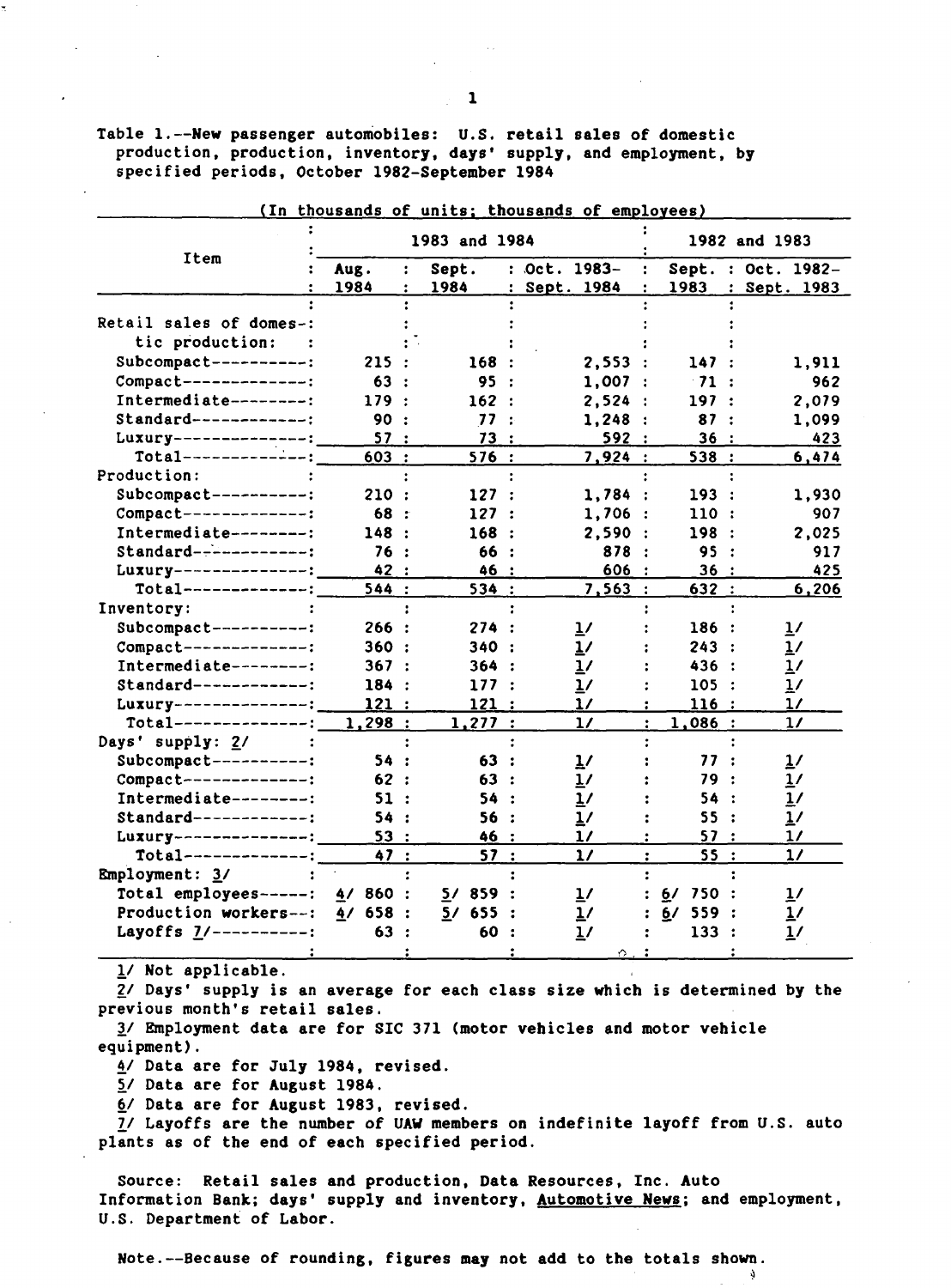Table 2.--Hew passenger automobiles: U.S. imports for consumption, by principal sources and by specified periods, September 1982-August 1984 1/

|                                             |           | 1983 and 1984 |                          | 1982 and 1983 |  |               |  |
|---------------------------------------------|-----------|---------------|--------------------------|---------------|--|---------------|--|
| Source                                      | July      | Aug.          | : Sept. 1983-            | Aug.          |  | : Sept. 1982- |  |
|                                             | 1984      | 1984          | Aug. 1984                | 1983          |  | Aug. 1983     |  |
|                                             |           |               | Quantity (units)         |               |  |               |  |
|                                             |           |               |                          |               |  |               |  |
| Japan---------------:                       | 220,985:  | 168,850 :     | 1,948,397:               | 161,362:      |  | 1,828,541     |  |
| $Canada----------$                          | 66,993:   | 79,145:       | $1,010,311$ :            | 44,284 :      |  | 767,017       |  |
| West Germany-------:                        | 9,726:    | 12,921:       | 318,228:                 | 22,033:       |  | 214,770       |  |
| Sweden--------------:                       | 10,629:   | 3,807:        | 124, 147:                | 3,803:        |  | 98,344        |  |
| $Itally-----$                               | 964:      | 884 :         | 9,641:                   | 672:          |  | 3,369         |  |
| United Kingdom-----:                        | 2,191:    | 719:          | 19,764:                  | 787 :         |  | 15,628        |  |
| France--------------:                       | 3,232:    | 3,061:        | 32,913:                  | 1,549:        |  | 47,807        |  |
| All other----------:                        | 8,367:    | 1,577:        | 19,519:                  | 475 :         |  | 6,512         |  |
| $Total-----$                                | 323,087:  | 270,964:      | 3,482,920:               | 234,965:      |  | 2,981,988     |  |
|                                             |           |               | Value (1,000 dollars)    |               |  |               |  |
|                                             |           |               |                          |               |  |               |  |
| Japan---------------: 1,365,070: 1,106,816: |           |               | 12,101,388 :             | 932,044 :     |  | 10,121,187    |  |
| $Canada----------$                          | 626,962:  | 778,074 :     | 9,309,480 :              | 347,415:      |  | 6,573,877     |  |
| West Germany-------:                        | 139,776 : | 196,543 :     | 4,280,811 :              | 313,554:      |  | 3,104,047     |  |
| Sweden--------------:                       | 114,925:  | 40.465:       | 1.257.378:               | 37,343:       |  | : 969, 913    |  |
| $Itally-----$                               | 14.107:   | 11,418:       | 128,410 :                | 8,476:        |  | 47,640        |  |
| United Kingdom-----:                        | 50,305:   | 17,479:       | 458,533 :                | 19,248 :      |  | 371,109       |  |
| $Frame------------:$                        | 31,106:   | 24,574:       | 293,969 :                | 12,849:       |  | 332,986       |  |
| All other----------:                        | 27,457:   | 11,386:       | 128,315:                 | 4,018:        |  | 49,641        |  |
| Total---------: 2,369,708 : 2,186,755 :     |           |               | 27,958,284 : 1,674,947 : |               |  | 21,570,400    |  |
|                                             |           |               |                          |               |  |               |  |

. !I Data include imports into Puerto Rico and TSUSA item 692.1005; data do not include automobiles assembled in foreign trade zones.

Source: Compiled from official statistics of the U.S. Department of Commerce.

Note.--Because of rounding, figures may not add to the totals shown.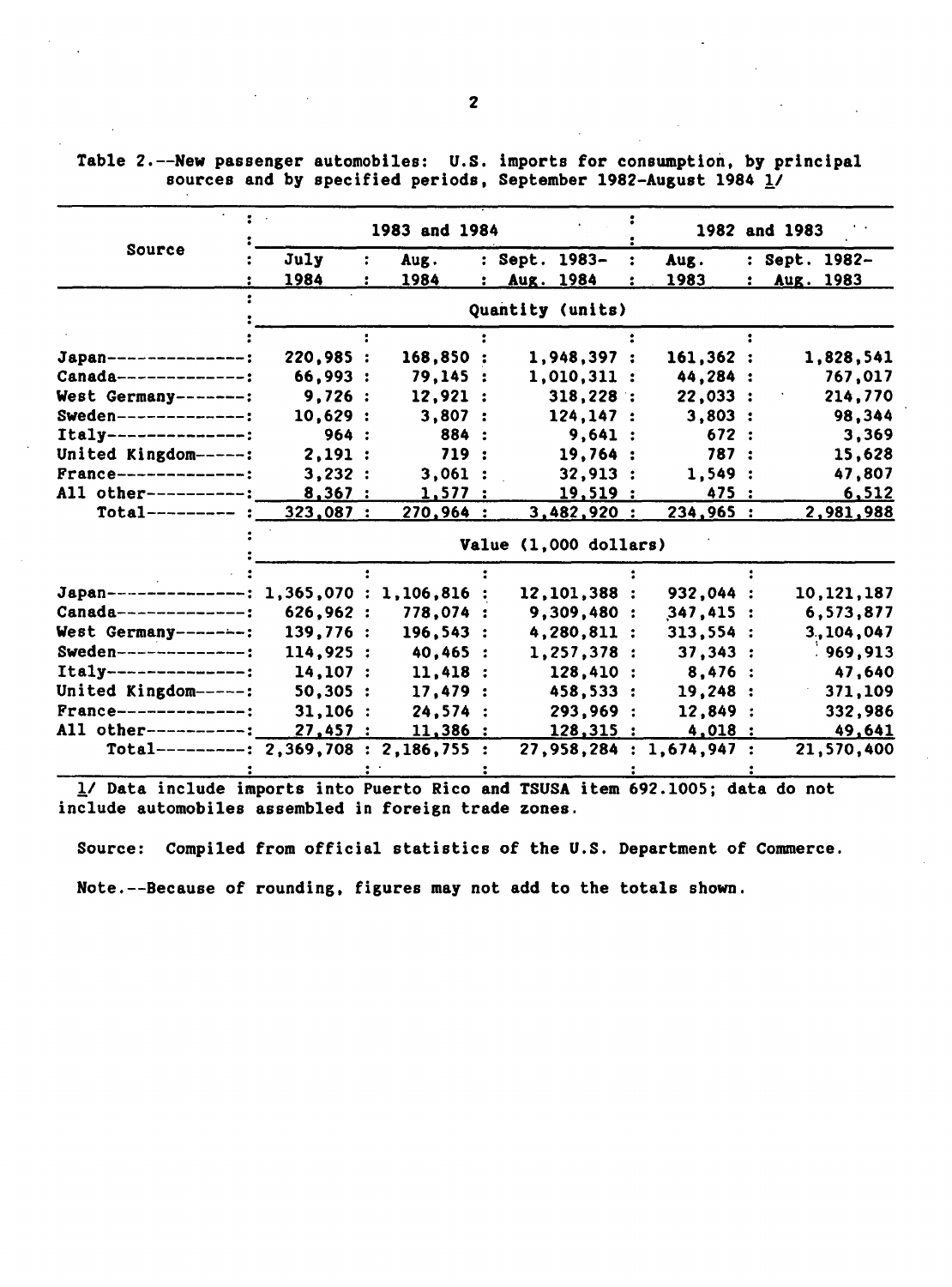Table 3.--Lightweight automobile trucks  $\underline{1}$  and bodies and cab/chassis for lightweight automobile trucks: U.S. imports for consumption, by principal sources and by specified periods, September 1982-August 1984 2/

|                           |           | 1983 and 1984 |              |              |                       |  |          |  | 1982 and 1983 |               |  |  |  |
|---------------------------|-----------|---------------|--------------|--------------|-----------------------|--|----------|--|---------------|---------------|--|--|--|
| Source                    | July      |               | Aug.         |              | : Sept. 1983-         |  | Aug.     |  |               | : Sept. 1982- |  |  |  |
|                           | 1984      |               | 1984         | $\mathbf{z}$ | Aug. 1984             |  | 1983     |  |               | Aug. 1983     |  |  |  |
|                           |           |               |              |              | Quantity (units) 3/   |  |          |  |               |               |  |  |  |
|                           |           |               |              |              |                       |  |          |  |               |               |  |  |  |
| $Japan-----$              | 62,435:   |               | 49,790 :     |              | 526,909:              |  | 42,380 : |  |               | 359,260       |  |  |  |
| $Canada-----$             | 22,365:   |               | 20,491:      |              | 343,250:              |  | 17,240:  |  |               | 234,220       |  |  |  |
| All other----------:      | 387:      |               | 7:           |              | 1,118:                |  | 42 :     |  |               | 2,683         |  |  |  |
| $Total-----$              | 85,187:   |               | 70,288:      |              | 871,277:              |  | 59,662:  |  |               | 596,163       |  |  |  |
|                           |           |               |              |              | Value (1,000 dollars) |  |          |  |               |               |  |  |  |
|                           |           |               |              |              |                       |  |          |  |               |               |  |  |  |
| Japan-<br>--------------{ | 264,482:  |               | 202,430:     |              | 2,171,049:            |  | 172,597: |  |               | 1,457,036     |  |  |  |
| $Canada-----$             | 193,278:  |               | 185,891 :    |              | 2,724,250:            |  | 170,460: |  |               | 1,961,325     |  |  |  |
| All other----------:      | 2,309:    |               | 5,792:       |              | 17,996:               |  | 386:     |  |               | 40,897        |  |  |  |
| $Total-----$              | 460,069 : |               | $394, 113$ : |              | 4,913,295:            |  | 343,443: |  |               | 3,459,258     |  |  |  |
|                           |           |               |              |              |                       |  |          |  |               |               |  |  |  |

 $\frac{1}{2}$  Defined as not over 10,000 pounds gvw.<br> $\frac{2}{3}$  Partially estimated, all data include imports into Puerto Rico.

*i1* Quantity ·data include complete trucks and cab/chassis, but exclude bodies.

Source: Compiled from official statistics of the U.S. Department of Commerce. Note.--Because of rounding, figures may not add to the totals shown.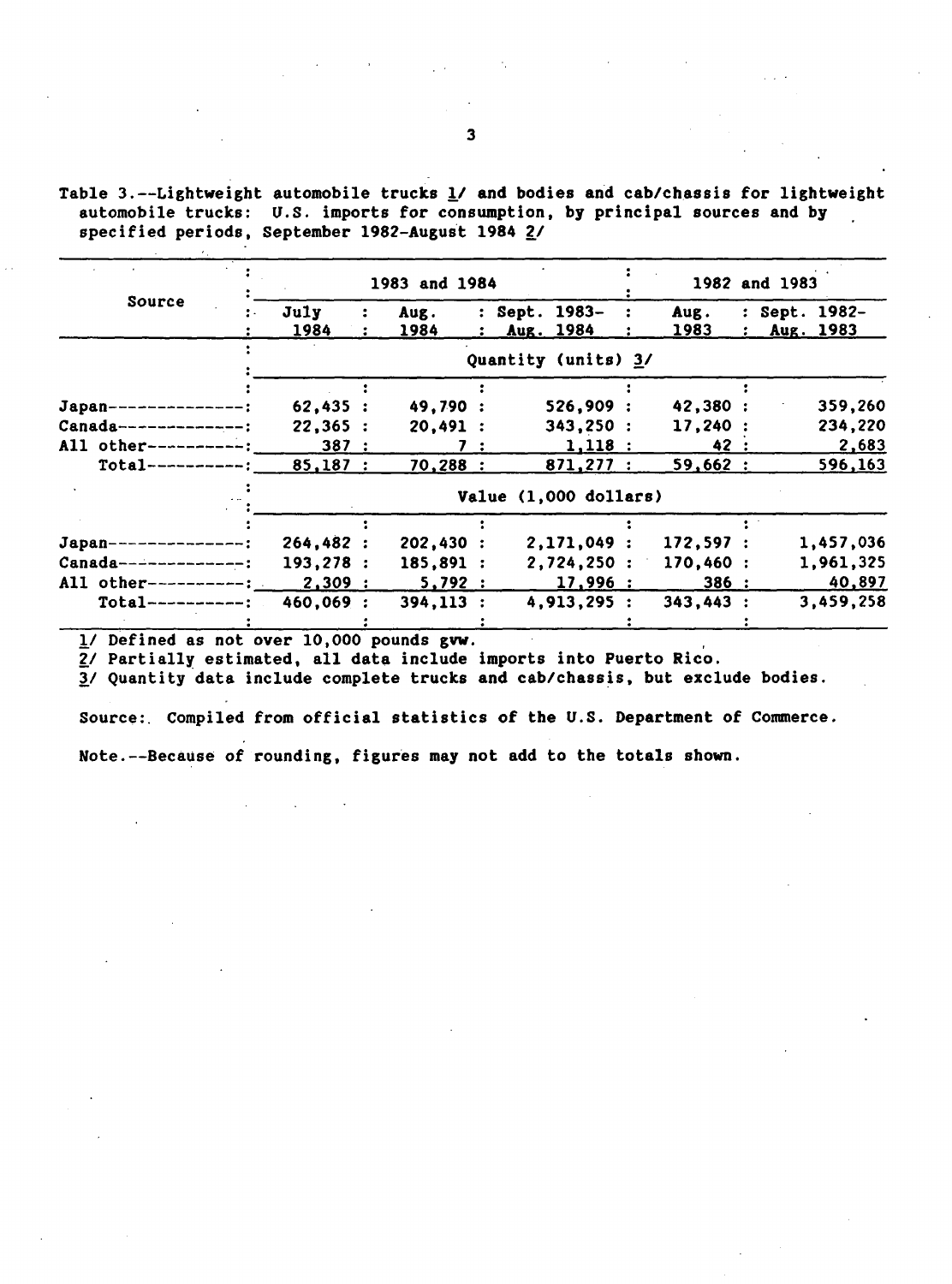|                          |                           | 1983 and 1984 |                              | 1982 and 1983  |                          |  |  |
|--------------------------|---------------------------|---------------|------------------------------|----------------|--------------------------|--|--|
| Market                   | July<br>$\sim$ 1.<br>1984 | Aug.<br>1984  | : Sept. 1983- :<br>Aug. 1984 | . Aug.<br>1983 | Sept. 1982-<br>Aug. 1983 |  |  |
|                          |                           |               | Quantity (units)             |                | inger<br>Se skriv        |  |  |
|                          |                           |               |                              |                |                          |  |  |
| $Canada-----$            | 40,225:                   | 30,464:       | 585,898 :                    | 30,570:        | 418,165<br>$\sim$        |  |  |
| Saudi Arabia-------:     | 245:                      | 117:          | 11,038:                      | 262:           | 11,087                   |  |  |
| Kuwait-------------:     | 27:                       | 58:           | 2,836:                       | 246:           | 3,701                    |  |  |
| Japan---------------:    | 180:                      | 133:          | 2,250:                       | 133:           | 1,867                    |  |  |
| West Germany-------:     | 344:                      | 219:          | 3,730:                       | 151:           | 2,457                    |  |  |
| $Venezue1a---------$     | 4                         | 6 :           | 114:                         | 9              | 1,267                    |  |  |
| All other----------:     | 800 :                     | 657:          | 9,364:                       | 594:           | 12,582                   |  |  |
| $Total-----:$            | 41,825:                   | 31,654:       | 615,230:                     | 31,965:        | 451,126                  |  |  |
|                          |                           |               | Value (1,000 dollars)        |                |                          |  |  |
|                          |                           |               |                              |                |                          |  |  |
| $Canada----------$       | 300, 274:                 | 236,329:      | 4,454,733:                   | 220,719:       | 3,048,499                |  |  |
| Saudi Arabia-------:     | 2,752:                    | 1,355:        | 135,668:                     | 2,964:         | 152,654                  |  |  |
| Kuwait-------------:     | 375:                      | 652:          | 34,531:                      | 3,236:         | 47,574                   |  |  |
| $Japan$ ---------------; | 2,175:                    | 1,385:        | 31,250:                      | 1.625:         | 24,565                   |  |  |
| West Germany-------:     | 3.602:                    | 2.350:        | 38,423:                      | 1.657:         | 25,582                   |  |  |
| $Venezuela--------$ :    | 45 :                      | 77:           | 1,349:                       | 63:            | 13,629                   |  |  |
| All other----------:     | 9,239:                    | 8,622:        | 108,652 :                    | 6,652:         | 140,084                  |  |  |
| $Total-----$             | 318,462:                  | 250,770:      | 4,804,606 :                  | 236,916:       | 3,452,587                |  |  |
|                          |                           |               |                              |                |                          |  |  |

Table 4.--New passenger automobiles: U.S. exports of domestic merchandise, by principal markets and by specified periods, September 1982-August 1984

Source: Compiled from official statistics of the U.S. Department of Commerce.

Note.--Because of rounding, figures may not add to the totals shown.

 $\mathbf{r}$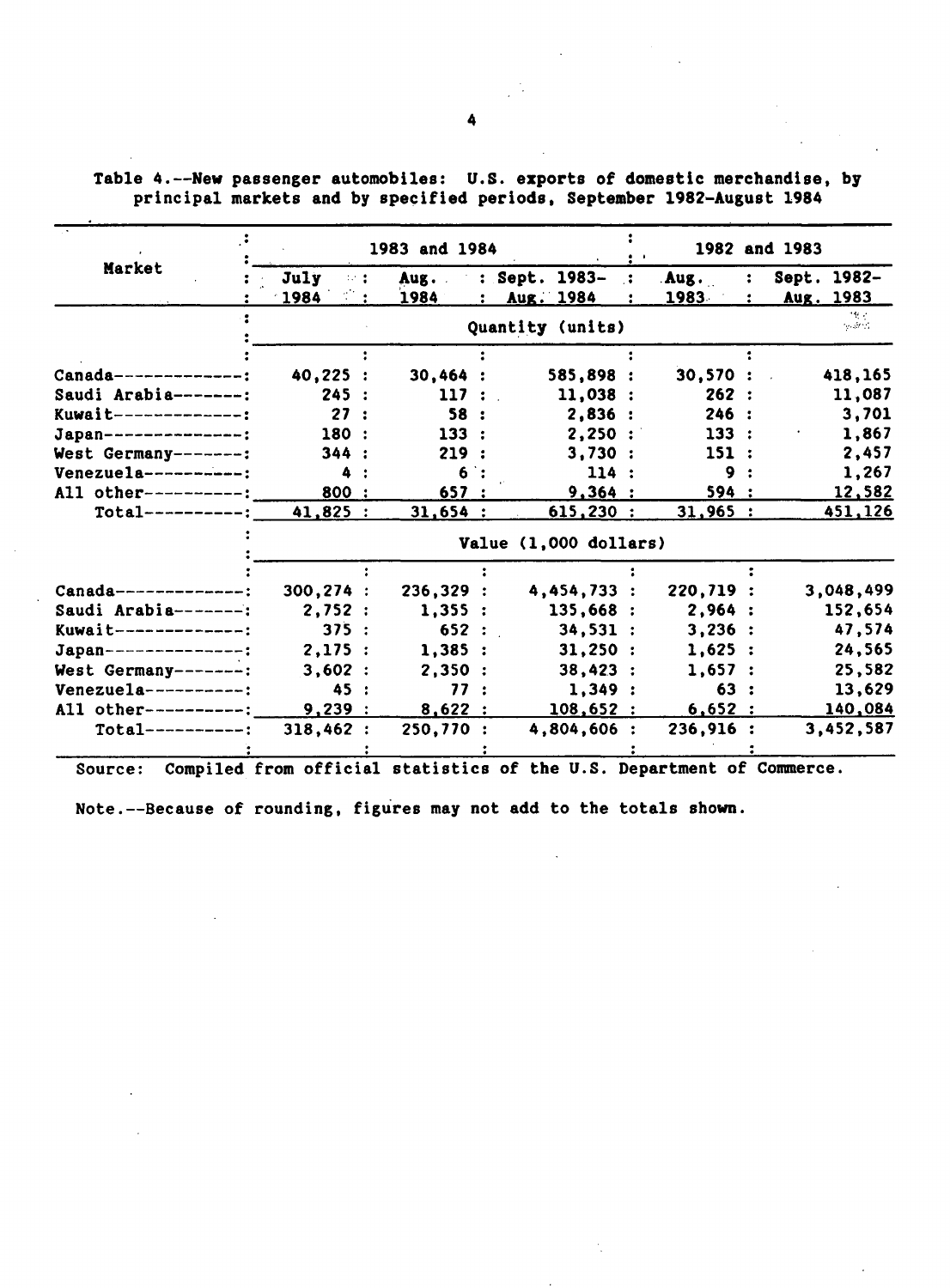Table 5.--Lightweight automobile trucks  $\underline{1}$  and bodies and cab/chassis for lightweight automobile trucks: U.S. exports of domestic merchandise, by principal markets and by specified periods, September 1982-August 1984  $2/$ 

|                          |              | 1983 and 1984 |                                  | 1982 and 1983 |                                                  |  |  |  |
|--------------------------|--------------|---------------|----------------------------------|---------------|--------------------------------------------------|--|--|--|
| Market                   | July<br>1984 | Aux.<br>1984  | : Sept. $1983-$<br>: $Aug. 1984$ | Aug.          | $\therefore$ Sept. 1982-<br>$1983$ : Aug. $1983$ |  |  |  |
|                          |              |               | Quantity (units) 3/              |               |                                                  |  |  |  |
|                          |              |               |                                  |               |                                                  |  |  |  |
| $Canada-----$            | 6,084:       | 5,827:        | 102,432:                         | 6,050:        | 69,491                                           |  |  |  |
| Saudi Arabia-------:     | $-275$ :     | 6.            | 8,278:                           | 1,709:        | 19,779                                           |  |  |  |
| Kuwait-------------:     | 19:          | 14:           | $-1,466$ :                       | 177:          | 2,202                                            |  |  |  |
| $Venezuela---------$ :   | 3            |               | - 55 ⊑                           |               | $-617$                                           |  |  |  |
| All other----------:     | 939 :        | 520:          | 7,186:                           | 921:          | 11,855                                           |  |  |  |
| $Total-----$             | 7,320:       | 6,367:        | 119,417:                         | 8,859:        | 103,944                                          |  |  |  |
|                          |              |               | Value (1,000 dollars)            |               |                                                  |  |  |  |
|                          |              |               |                                  |               |                                                  |  |  |  |
| $Canada-----------$      | 50,897:      | $40,275$ :    | 780,916 :                        | 46,303:       | 501,987                                          |  |  |  |
| Saudi Arabia-------:     | 3,782:       | 85:           | 109,958:                         | 18,856:       | 249,743                                          |  |  |  |
| $Kuwa$ it -------------: | 202:         | 159:          | $-18,633$ :                      | 2,399:        | 28,105                                           |  |  |  |
| $Venezuela---------$ :   | 32:          |               | 821:                             | 11            | 6,432                                            |  |  |  |
| All other----------:     | 10,521:      | 5,265:        | 70,196:                          | 9,262:        | 119,226                                          |  |  |  |
| $Total-----$             | 65,434:      | 45,784        | 980,524 :                        | 76,831        | 905,493                                          |  |  |  |
|                          |              |               |                                  |               |                                                  |  |  |  |

1/ Defined as not over 10,000 pounds gvw.

2/ Partially estimated.

3/ Quantity data include complete trucks and cab/chassis, but exclude bodies.

Source: Compiled from official statistics of the U.S. Department of Commerce.

Note.--Because of rounding, figures may not add to the totals shown.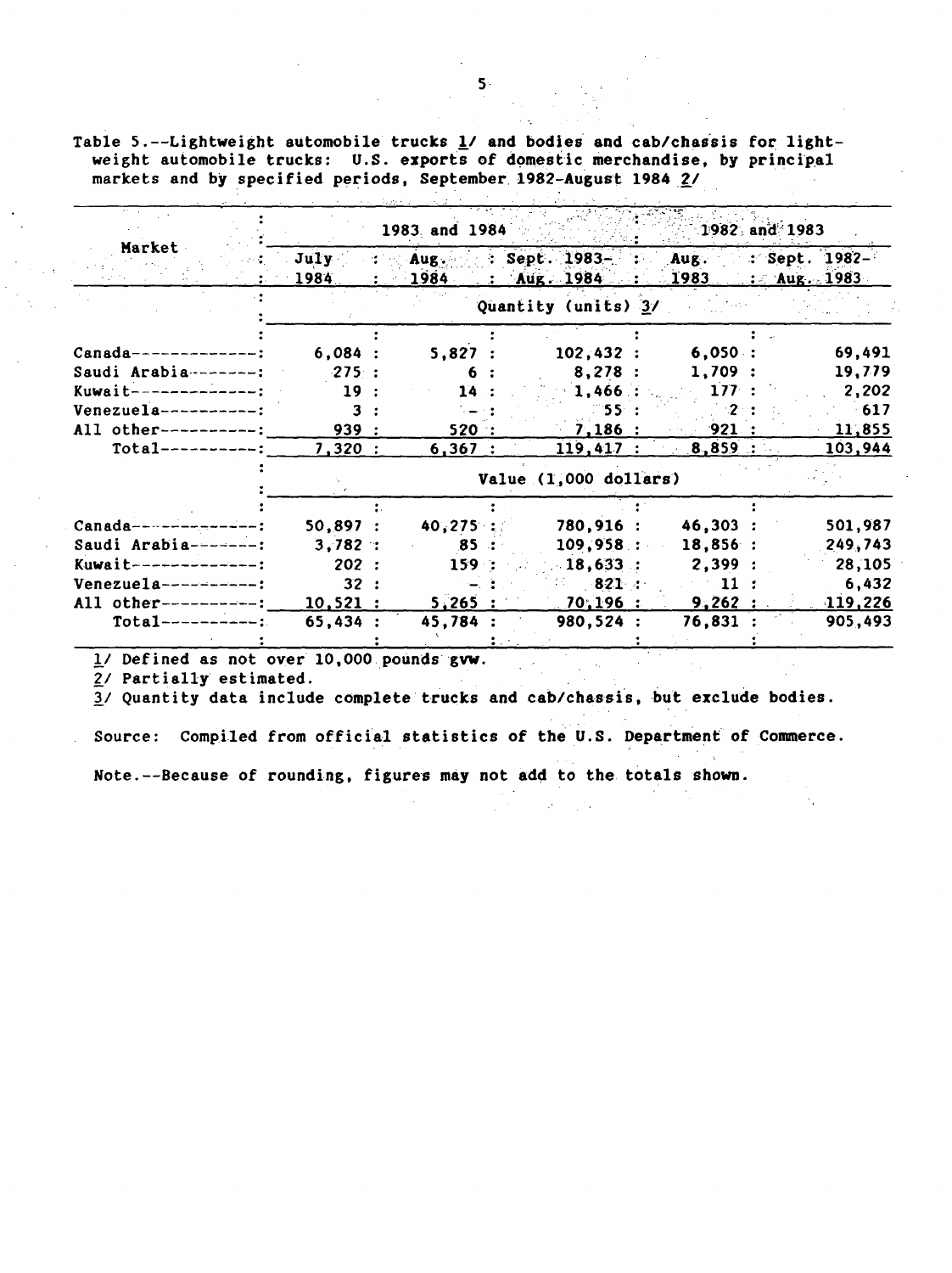Table 6.--New passenger automobiles: Sales of domestic and imported passenger automobiles and sales of imported passenger automobiles as a percent of total U.S. sales, by specified and sales of impression of the periods, 1983 and 1984  $\mathcal{L}^{\text{max}}_{\text{max}}$  and  $\mathcal{L}^{\text{max}}_{\text{max}}$  $\sim 10^{-1}$  .

|                                                                                |           |                            | Sales of--          |                            |                          |                                   | Ratio of import |                         |  |  |
|--------------------------------------------------------------------------------|-----------|----------------------------|---------------------|----------------------------|--------------------------|-----------------------------------|-----------------|-------------------------|--|--|
| Period                                                                         |           | Domestic<br>automobiles 1/ |                     | Imported<br>automobiles 2/ |                          | Total U.S. sales                  |                 | sales to<br>total sales |  |  |
|                                                                                | 1984      | 1983                       | 1984                | 1983                       | 1984                     | 1983                              | 1984            | 1983                    |  |  |
|                                                                                |           |                            |                     |                            |                          |                                   |                 | <u>-Percent</u> -       |  |  |
| $January---:$                                                                  | 583,429 : | 412,893 :                  | 195, 129:           | 182,853:                   | 778,558:                 | 595,746 :                         | 25.1:           | 30.7                    |  |  |
| $February--:$                                                                  | 655.016:  | 442,479:                   | 186, 218:           | 186,374:                   | 841,234:                 | 628,853:                          | 22.1:           | 29.6                    |  |  |
| $Jan-Feb. --: 1, 238, 445:$                                                    |           | 855,372:                   | 381,347:            |                            |                          | $369,227$ :1,619,792 :1,224,599 : | 23.5:           | 30.2                    |  |  |
| $March---$                                                                     | 756, 164: | 600,303:                   | 205,947:            | 220,479                    | 962,111:<br>$\mathbf{r}$ | 820.782:                          | 21.4:           | 26.9                    |  |  |
| $Jan-Mar---:1,994,609:1,455,675:$                                              |           |                            | 587,294 :           |                            |                          | 589,706 :2,581,903 :2,045,381 :   | 22.7:           | 28.8                    |  |  |
| April-----: 721,091 :                                                          |           | 579,991:                   | 174,311:            | 183,464:                   | 895,402 :                | 763,455:                          | 19.5:           | 24.0                    |  |  |
| $Jan-Apr---:2,715,700 ::2,035,666 :$                                           |           |                            | 761,605 :           |                            |                          | 773,170 :3,477,305 :2,808,836 :   | 21.9:           | 27.5                    |  |  |
| May-------: $803.273$ :                                                        |           | 630.044                    | 243,326:            |                            | 206,457:1,046,599:       | 836,501:                          | 23.2:           | 24.7                    |  |  |
| Jan-May---: 3, 518, 973 : 2, 665, 710 : 1, 004, 931 :                          |           |                            |                     |                            |                          | 979,627 :4,523,904 :3,645,337 :   | 22.2:           | 26.9                    |  |  |
| June------: 727.370: 668.145:                                                  |           |                            | 223.688:            |                            | 235.282 : 951.058 :      | 903.427:                          | 23.5:           | 26.0                    |  |  |
| $Jan-June--:4,246,343-.3,333,855-.1,228,619-.1,214,909-.5,474,962-.4,548,764.$ |           |                            |                     |                            |                          |                                   | 22.4:           | 26.7                    |  |  |
| $July-----: 684, 112:$                                                         |           | 576,864:                   | 205,617:            | 214.356:                   | 889,729 :                | . 791.220 :                       | 23.1:           | 27.1                    |  |  |
| Jan-July--:4,930,455 :3,910,719 :1,434,236 :1,429,265 :6,364,691 :5,339,984 :  |           |                            |                     |                            |                          |                                   | 22.5:           | 26.8                    |  |  |
| August----: $630.469$ :                                                        |           | $530,960$ :                | 211,730:            | 209.113 :                  | 815.199:                 | 740.073:                          | 26.0:           | 28.3                    |  |  |
| $Jan-Aug---:5,533,924:4,441,679:1,645,966:1,638,378:7,179,890:6,080,057:$      |           |                            |                     |                            |                          |                                   | 22.9:           | 26.9                    |  |  |
| September-:                                                                    | 566,672:  |                            | 538,307 : 176,358 : | 166, 163:                  | 743,030:                 | 704.470 :                         | 23.7:           | 23.6                    |  |  |
| Jan-Sept--:6,100,596:4,979,986:1,822,324:1,804,541:7,922,920:6,784,527:        |           |                            |                     |                            |                          |                                   | 23.0:           | 26.6                    |  |  |
|                                                                                |           |                            |                     |                            |                          |                                   |                 |                         |  |  |

!/ Domestic automobile sales include U.S. and Canadian-built automobiles sold in the United States.

*£1* Does not include automobiles imported from Canada.

Source: Automotive News.

Table 7.--New passenger automobiles: Price indexes, by specified periods, 1983 and 1984

| (1967) | 100) |  |
|--------|------|--|
|        |      |  |

|                 |              | 1984 |              |  |                   |  |              | 1983 and 1984 |              |                   |  |  |  |
|-----------------|--------------|------|--------------|--|-------------------|--|--------------|---------------|--------------|-------------------|--|--|--|
| <b>Item</b>     | July<br>1984 |      | Aug.<br>1984 |  | Percent<br>change |  | Aug.<br>1983 |               | Aug.<br>1984 | Percent<br>change |  |  |  |
|                 |              |      |              |  |                   |  |              |               |              |                   |  |  |  |
| Consumer Price  |              |      |              |  |                   |  |              |               |              |                   |  |  |  |
| Index:          |              |      |              |  |                   |  |              |               |              |                   |  |  |  |
| Unadjusted----: | 208.1        |      | $208.1$ :    |  | n                 |  | 202.1        |               | 208.1        | $+3.0$            |  |  |  |
| Seasonally      |              |      |              |  |                   |  |              |               |              |                   |  |  |  |
| adjusted----:   | $208.3$ :    |      | 209.4:       |  | $+0.5$ :          |  | 202.5        |               | 209.4        | $+3.4$            |  |  |  |
| Producer Price  |              |      |              |  |                   |  |              |               |              |                   |  |  |  |
| Index:          |              |      |              |  |                   |  |              |               |              |                   |  |  |  |
| Unadjusted-     | 221.1        |      | 221.3        |  | $+0.1$ :          |  | 218.4        |               | 221.3        | $+1.3$            |  |  |  |
| Seasonally      |              |      |              |  |                   |  |              |               |              |                   |  |  |  |
| adjusted----:   | 221.5:       |      | 221.7        |  | $+0.1$            |  | 220.4        |               | 221.7        | $+0.6$            |  |  |  |
|                 |              |      |              |  |                   |  |              |               |              |                   |  |  |  |

Source: U.S. Department of Labor.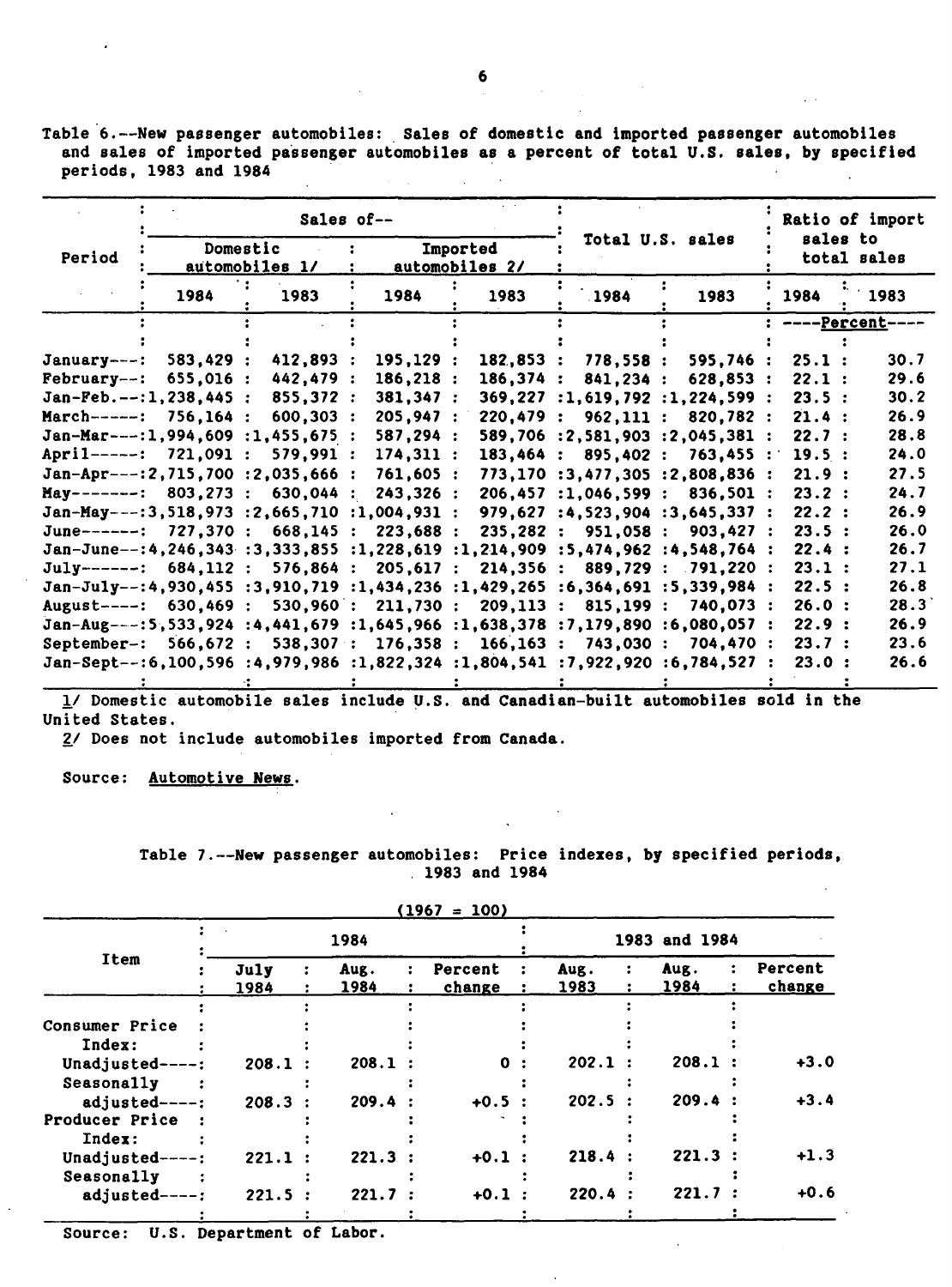|  | Table 8.--New passenger automobiles: Retail price changes in the |  |  |  |
|--|------------------------------------------------------------------|--|--|--|
|  | U.S. market during September 1984                                |  |  |  |

| Source and size category                                                                                       | : Retail price changes, in<br>: dollars, September 1984<br>$(+ or -)$ |
|----------------------------------------------------------------------------------------------------------------|-----------------------------------------------------------------------|
| U.S. producers:                                                                                                |                                                                       |
|                                                                                                                |                                                                       |
|                                                                                                                |                                                                       |
|                                                                                                                |                                                                       |
| European Community producers:                                                                                  |                                                                       |
|                                                                                                                |                                                                       |
|                                                                                                                |                                                                       |
|                                                                                                                |                                                                       |
| Japanese producers:                                                                                            |                                                                       |
|                                                                                                                |                                                                       |
|                                                                                                                |                                                                       |
|                                                                                                                |                                                                       |
| 1000 - San Antonio Antonio Antonio Antonio Antonio Antonio Antonio Antonio Antonio Antonio Antonio Antonio Ant |                                                                       |

 $\ddot{\phantom{a}}$ 

Source: Automotive News, September 1984.

 $\mathcal{L}_{\text{eff}}$